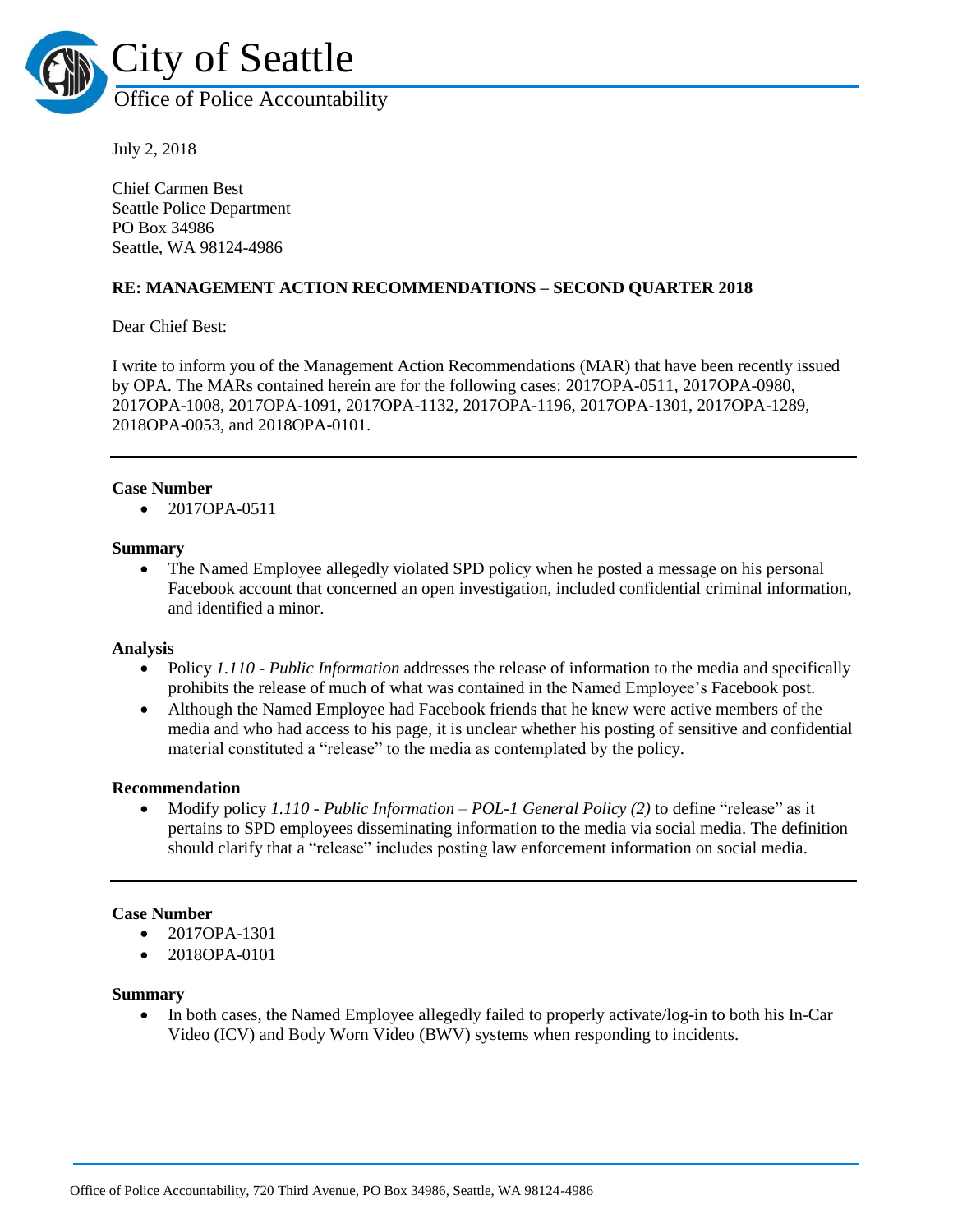# **Analysis**

- The Named Employee felt he met the requirements of the BWV policy because he interpreted it as requiring an officer to record on ICV or BWV, but not necessarily on both.
- OPA interprets the policy as requiring that, when equipped with both ICV and BWV, both systems must be activated for each call response. The Named Employee's understanding of this policy is inconsistent with the reasoning behind equipping officers with BWV in addition to ICV, which is to have a second mechanism to more fully record law enforcement activity, not to have discretion to choose which camera to utilize.

# **Recommended Action**

 Modify *16.090 - In-Car and Body-Worn Video 5. Employees Recording Police Activity* to clarify that if officers are equipped with both ICV and BWV, they shall record on both systems. The new policy subsection could read: "Officers equipped with both ICV and BWV shall utilize both systems simultaneously when recording is required under 16.090-POL-1(5)(b). The failure to activate one or both systems constitutes a violation of policy and must be documented and reported consistent with 16.090-POL-1(4) and 16.090-POL-1(7)."

# **Case Number**

- $\bullet$  2017OPA-1132
- 2018OPA-0053

# **Summary**

- In the first case, prior to searching a residence for a suspect, the Named Employees failed to provide the subject with--and have her execute--a Consent to Search form. They also did not provide Ferrier warnings.
- In the second case, the Named Employees may have violated the Complainant's constitutional right to be secure against an unlawful search and seizure when they arrested him while he was still within the threshold of his residence.

## **Analysis**

 Officers receive little training in search and seizure law and consent to search after the post-Basic Law Enforcement Academy phase of their employment. The failure to understand how to obtain consent and what constitutes consent can result in violations of the constitutional rights of individuals and the sanctity of their homes. OPA believes the officers' errors in these cases constitute ignorance of the law and mistakes rather than misconduct.

## **Recommended Action**

 Provide Department-wide training on search and seizure law and policy *6.180 - Searches-General*. The training should specifically discuss the requirement that subjects be completely outside of the thresholds of their residences before arrests can be properly effectuated.

## **Case Number**

• 2017OPA-1091

# **Summary**

• The Named Employees conducted a Terry stop, but failed to document it using a Terry Template, as is required by SPD policy.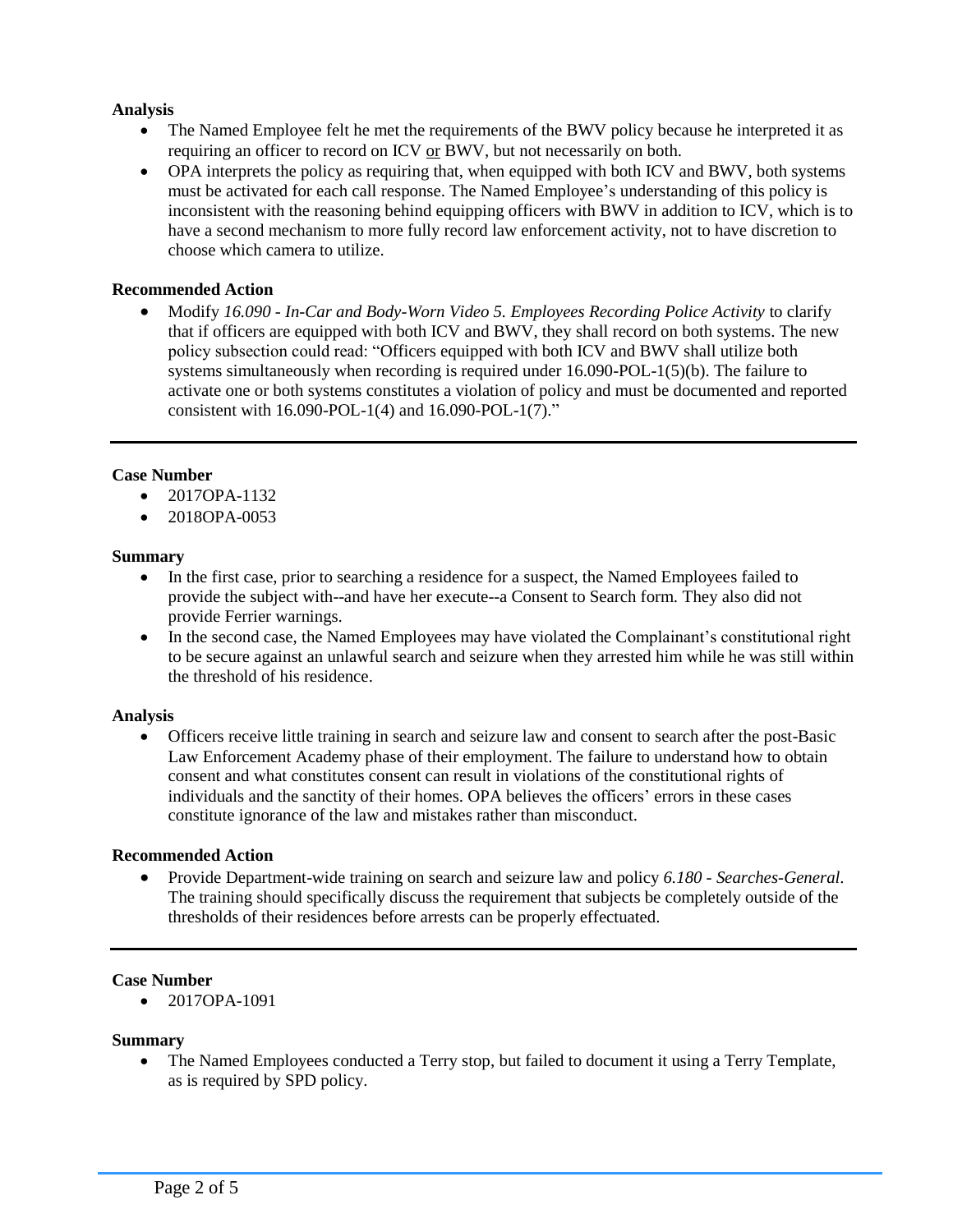# **Analysis**

- The Named Employees said a Terry Template was unnecessary because they had probable cause to arrest based on open warrants.
- Law, policy, and the Consent Decree state that officers must document each time they stop and detain someone, regardless of whether they believe they have probable cause to make an arrest.

# **Recommended Action**

 Modify policy *6.220 - Voluntary Contacts, Terry Stops & Detentions 10. Officers Must Document All Terry Stops* to state that when officers perform a Terry stop, a Terry template is always required (SMC 14.11.060(C)), regardless of whether the officers had probable cause to arrest at the time of the Terry stop.

## **Case Number**

 $\bullet$  2017OPA-1196

# **Summary**

 In reviewing a failure of an officer to carry a Taser during an incident, OPA evaluated whether the officer's supervisor failed to ensure the officer was carrying a Taser and/or that the Taser was in working condition.

## **Analysis**

 SPD policy *5.100(III)* sets forth the general responsibilities of patrol sergeants, including: "Check the personal appearance of assigned officers and ensure officers' equipment is in good condition." OPA's investigation of this case found that such inspections are rarely carried out, and sergeants are not held accountable for not doing so.

## **Recommended Action**

- Modify policy 5*.100 - Operations Bureau Individual Responsibilities III. Patrol Sergeant B. Field Supervision* to clarify the frequency with which a patrol sergeant shall perform inspections to ensure that their officers are carrying the appropriate equipment and determine that the equipment is functioning properly.
- Train patrol sergeants on their responsibility to perform inspections, including how to conduct an inspection and the frequency with which to conduct them.

## **Case Number**

- $\bullet$  2017OPA-1008
- 2017OPA-0980

## **Summary**

- The Named Employees failed to properly enter a firearm into evidence as required by Department policy and the unit manual.
- Another Named Employee failed to properly supervise the previously mentioned Named Employee.

## **Analysis**

 SPD policy *7.010-POL-1* requires that employees secure collected evidence and place it into the Evidence Unit or an authorized evidence storage area before they end their shift. During their OPA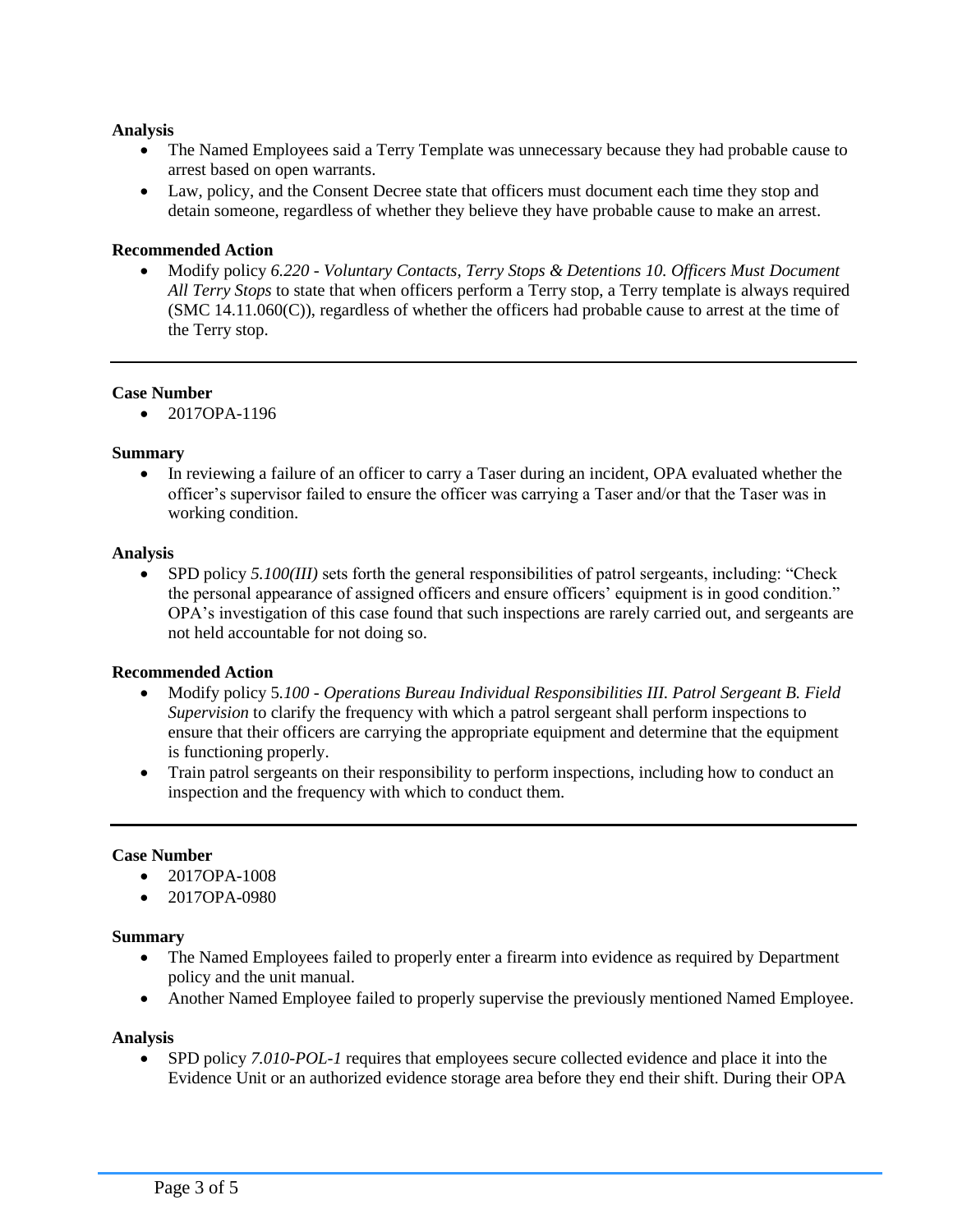interview, one of the Named Employees contended that SPD policy did not define what an "authorized evidence storage area" was.

- Policy 5.001-POL-2 requires that SPD employees adhere to laws, City policy and Department Policy. Although it instructs officers to comply with the SPD Manual, published directives/special orders, and Department training, it does not state that non-compliance with a unit manual, such as the FIT Manual, constitutes a violation of SPD Policy.
- The FIT Manual lacks clarity regarding the requirements for FIT Sergeants to actively monitor the investigations conducted by Detectives and to ensure that evidence is timely placed into evidence.
- FIT previously did not take custody of rifles or shotguns; rather, such weapons were processed by CSI. OPA suggested that FIT institute this same process for handguns, as it may result in more consistent treatment of and processing standards for all firearms. FIT has since made this change.

# **Recommended Action**

- Modify policy *7.010 - Submitting Evidence* to define what an authorized evidence storage location is and clarify that personal offices are not such authorized locations.
- Modify the *FIT Manual* to:
	- o Clarify that officers will, as soon as feasible, take case evidence to the Evidence Unit.
	- o Indicate what, if any, other authorized evidence storage locations exist in the FIT unit, noting that evidence should never be stored in personal offices.
	- o Provide more detail on expectations for evidence handling.
	- o More clearly define the expectations for the FIT Sergeant (such as memorializing the requirement that the FIT Sergeant check-in with Detectives to determine the location and status of evidence and firearms)
- Train FIT Detectives and supervisors in evidence handling.
- Modify policy *5.001 - Standards and Duties 2. Employees Must Adhere to Laws, City Policy and Department Policy* to include unit manuals as one of the types of regulations to which officers are responsible for adhering.
- Reevaluate the current FIT practice of taking possession and maintaining custody of handguns. (OPA recognizes that this has been implemented since initial conversations about this case occurred, but is noting it here nonetheless.)

# **Case Number**

 $\bullet$  2017OPA-1289

# **Summary**

• The Named Employee failed to conduct a preliminary inquiry into a bias allegation and to generate a Bias Review.

# **Analysis**

- SPD policy *5.140-POL-7* requires that Department supervisors conduct preliminary inquiries into biased policing. The Named Employee told OPA he did not know how to do a Bias Review and was not familiar with the Bias policy, even though he had served as an acting sergeant for about 20 to 25 days per year over several years. He further told OPA that he was not familiar with the policies concerning the investigation and reporting of force, as well as the policy concerning the reporting of misconduct. Lastly, the Named Employee told OPA that he had not attended SPD's First Line Supervisor Training nor any other type of supervisor training during his over 25 years with the Department.
- The Named Employee was placed in a position where he was expected to supervise his fellow employees without any training on how to do so, per policy *4.020,* which states that "Captains will